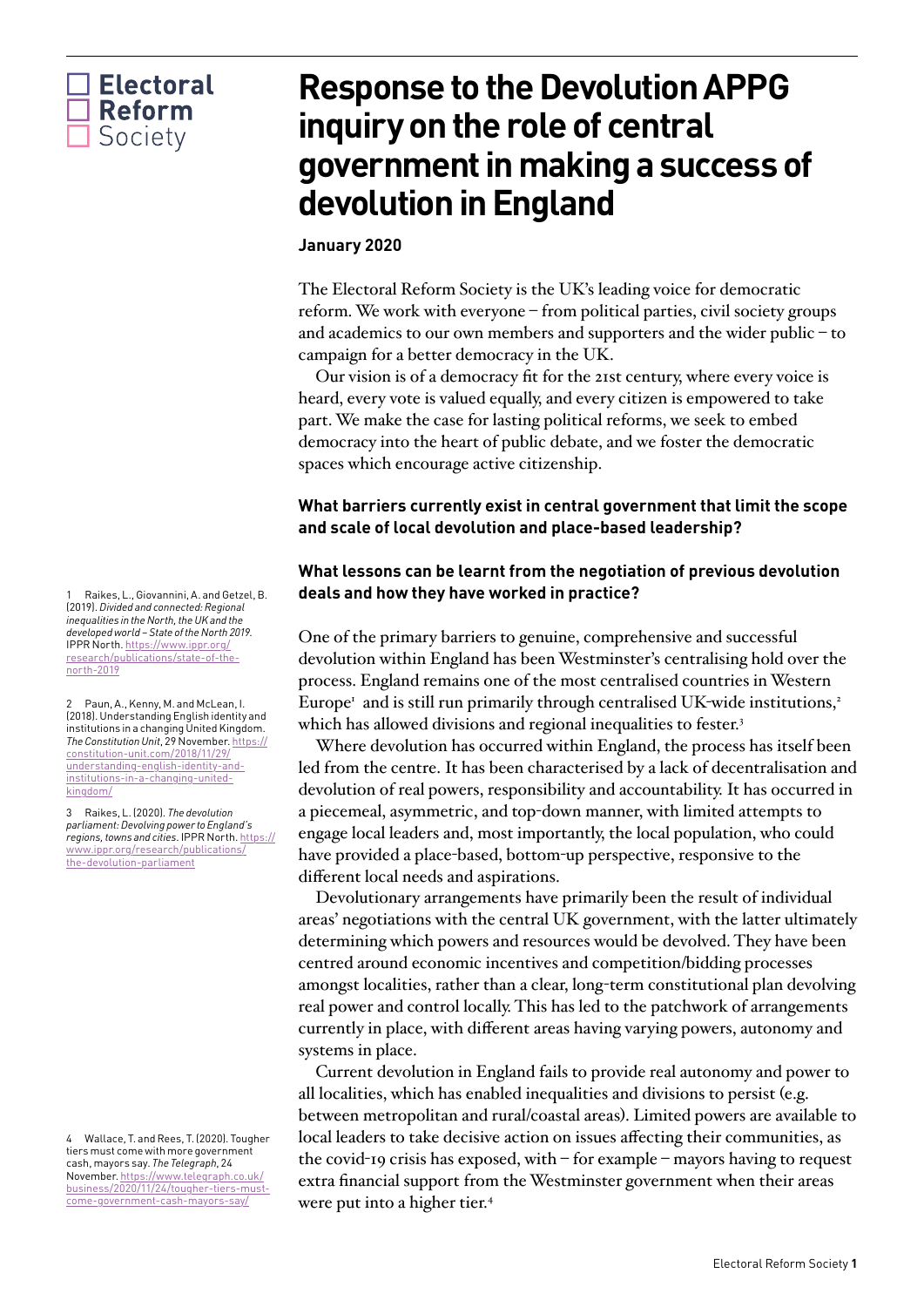**What changes would enable better working between local and central government in their approach to devolution?**

**Are there changes that would enable government departments to take a more consolidated approach to devolution?**

#### **What could be done to improve the way central government departments co-ordinate and develop place-specific policy interventions?**

As mentioned in response to the previous question, the process of devolution within England has been piecemeal, top-down, and has failed to directly involve local leaders and the wider public. Current devolutionary arrangements appear as opaque backroom deals, with limited external input from those affected.

The ERS believes that there should be a more transparent and collaborative approach to making decisions on English devolution between central and local governments, based on the principle of subsidiarity. This should be agreed both by politicians at all levels, who should set a clear and comprehensive vision, framework and long-term principles to guide devolution decisions, and by citizens themselves, who should be actively engaged and involved in reaching those agreements from the bottom up.

#### **What lessons can be learned about devolution from abroad?**

The principle of subsidiarity should underpin and inform any devolutionary project. This entails decisions being taken at, and power and resources being devolved to, the lowest possible level. Any reform of devolution in England should therefore take into account the level(s) at which this should take place – local, regional, sub-national – and how these interact with each other, with the devolved legislatures, and ultimately with Westminster.

International examples of both federal (Germany, Australia) and decentralised unitary states (Italy, Spain) may offer suggestions as to how devolution to/within England could proceed, particularly the levels to which power should be devolved (e.g. a combination of local, regional, sub-national and/or national).

There has been a lack of a shared public conversation around devolution in England, when compared to the other nations of the UK, and this extends to the levels of sub-national governance in England. Understandably given that people have not been directly involved thus far, there is no clear consensus around the form, geography and extent of the devolved regions or areas, with public opinion surveys not producing a clear picture as to what geographical and cultural communities people identify most with (e.g. if English citizens feel more or less English than British, or equal).[5](#page-1-0) Overlapping and blurred national identity attachments are common in England[.6](#page-1-1)

International examples of different systems of governance may be a useful starting point, though we believe that it is ultimately up to English citizens themselves, engaged through bottom-up participatory and deliberative processes, to determine the form and geography of devolution in England.

Scully, R. and Lodge, G. (2014). Taking England Seriously: The New English Politics. *The Future of England Survey 2014*. [https://www.centreonconstitutionalchange.](https://www.centreonconstitutionalchange.ac.uk/sites/default/files/migrated/papers/taking_england_seriously.pdf) [ac.uk/sites/default/files/migrated/papers/](https://www.centreonconstitutionalchange.ac.uk/sites/default/files/migrated/papers/taking_england_seriously.pdf) [taking\\_england\\_seriously.pdf](https://www.centreonconstitutionalchange.ac.uk/sites/default/files/migrated/papers/taking_england_seriously.pdf)

<span id="page-1-1"></span>6 Denham, J. and Devine, D. (2017). *English identity and the governance of England*. [https://www.thebritishacademy.ac.uk/](https://www.thebritishacademy.ac.uk/publications/governing-england-english-identity-governance-england/) [publications/governing-england-english](https://www.thebritishacademy.ac.uk/publications/governing-england-english-identity-governance-england/)[identity-governance-england/](https://www.thebritishacademy.ac.uk/publications/governing-england-english-identity-governance-england/)

<span id="page-1-0"></span><sup>5</sup> For some examples, see: Curtice, J. and Montagu, I. (2018). Scotland: How Brexit has created a new divide in the nationalist movement. *British Social Attitudes Survey 35*. [https://www.bsa.natcen.ac.uk/latest](https://www.bsa.natcen.ac.uk/latest-report/british-social-attitudes-35/scotland.aspx)[report/british-social-attitudes-35/](https://www.bsa.natcen.ac.uk/latest-report/british-social-attitudes-35/scotland.aspx) [scotland.aspx](https://www.bsa.natcen.ac.uk/latest-report/british-social-attitudes-35/scotland.aspx)

Curtice, J. (2018). The myth of a growing sense of English identity. *UCL Constitution Unit Blog*, 14 December. [https://constitution](https://constitution-unit.com/2018/12/14/on-the-myth-of-a-growing-sense-of-english-identity/ )[unit.com/2018/12/14/on-the-myth-of-a](https://constitution-unit.com/2018/12/14/on-the-myth-of-a-growing-sense-of-english-identity/ )[growing-sense-of-english-identity/](https://constitution-unit.com/2018/12/14/on-the-myth-of-a-growing-sense-of-english-identity/ )  Easton, M. (2018). The English question:

What is the nation's identity?. *BBC News*, 3 June. [https://www.bbc.co.uk/news/](https://www.bbc.co.uk/news/uk-44306737) [uk-44306737](https://www.bbc.co.uk/news/uk-44306737) Jeffery, C., Wyn Jones, R., Henderson, A.,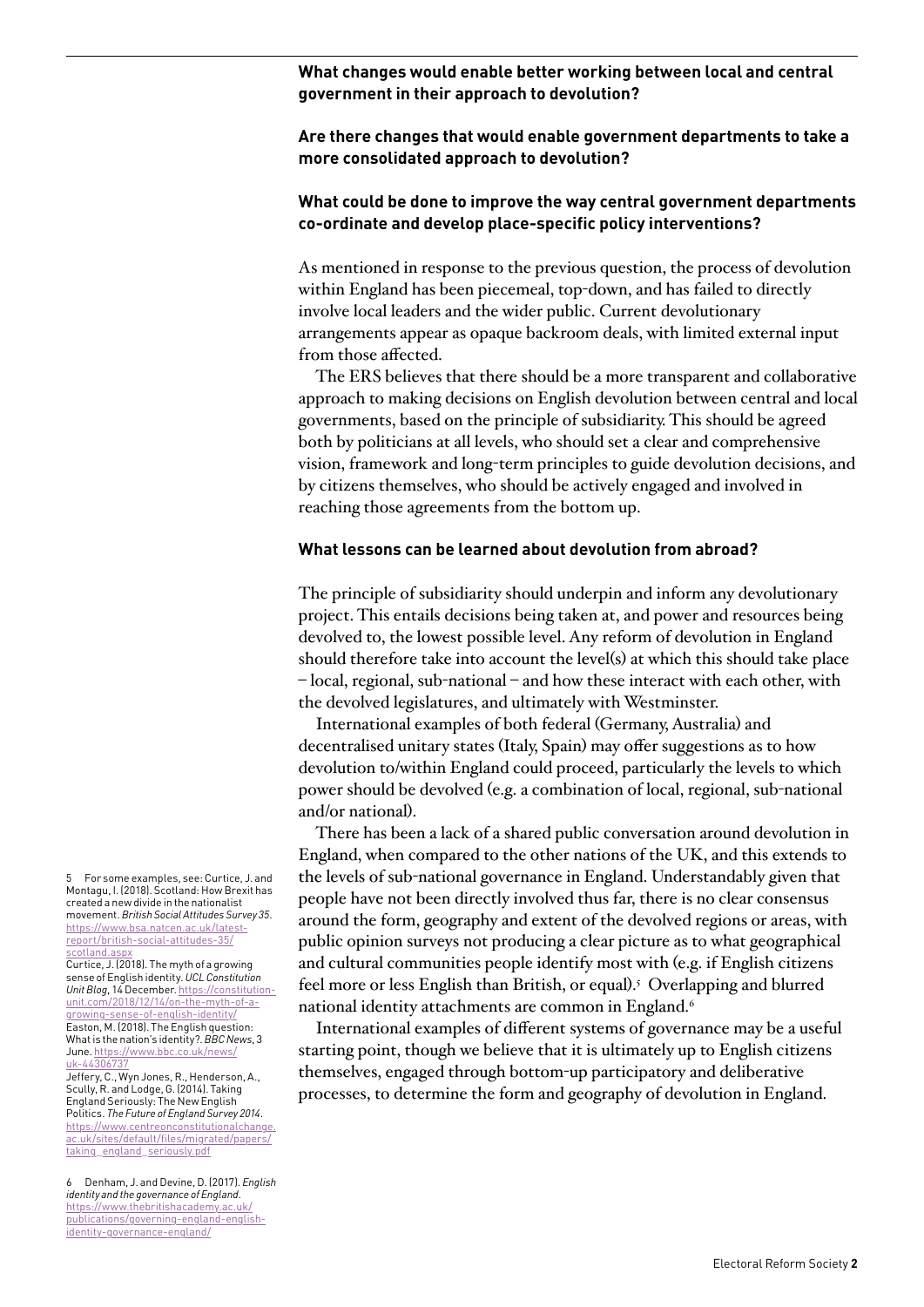#### **To what extent is there effective accountability in England's devolved areas?**

Elections offer some form of accountability in England's devolved areas, for example in the case of the metro-mayors. But as mentioned in response to previous questions, local leaders lack real power to effect change at the local level, with many decisions still being made or constrained by the central government. This is likely to affect accountability in the devolved areas with these left to implement and be held accountable for central government policies.

As mentioned above, current devolutionary arrangements are focused on economic incentives/competition, agreed with and imposed by the centre in a top-down manner. As some have argued, 'delegation' might be a more accurate term to describe current arrangements.[7](#page-2-0) To truly achieve the purposes of devolution and decentralisation, and to ensure there is effective accountability, power and responsibility need to be dispersed in a *meaningful* way across and within regions and localities in England, following the principle of subsidiarity.

We must also look at how to ensure stronger accountability at the local level – currently many local areas remain dominated by one party and suffer from low turnouts, which can contribute to weak scrutiny when powers are transferred.

# **To what extent do combined authorities need greater control over devolved policy areas, such as skills or housing, to ensure they have enough responsibility to be held accountable for the economic performance of their areas?**

As mentioned in response to previous questions, we believe that the current devolutionary arrangements have involved giving responsibility without real power.

# **Has government struck the right balance between bespoke deals and a standardised devolution baseline, do things need to change for future deals?**

The nature of devolution within England has been described as asymmetric, particularly in relation to that of the other nations, given the varying settlements in different areas due to bespoke deals agreed with the government.

While some have called for a more standardised approach, symmetry in English devolutionary arrangements should not necessarily be an overarching aim. A single devolutionary system cannot be imposed throughout England, given the real differences that exist between areas (e.g. metropolitan versus more rural communities). What is needed is a clear plan and vision underpinning devolutionary arrangements, combined with buy-in from the centre and from the localities themselves.

How devolution develops in each area should be determined at the local level and this may lead to some asymmetry in arrangements, which respond to local needs and address existing inequalities. In this regard, asymmetry and bespoke arrangements should be welcomed as the positive expression of an area's identity and self-determination.

<span id="page-2-0"></span>7 Kenny, M. and Kelsey, T. (2020). Devolution or delegation? What the revolt of the metro mayors over lockdown tells us about English devolution. *LSE British Politics and Policy*, 12 November. [https://blogs.lse.](https://blogs.lse.ac.uk/politicsandpolicy/devolution-or-delegation/) [ac.uk/politicsandpolicy/devolution-or](https://blogs.lse.ac.uk/politicsandpolicy/devolution-or-delegation/)[delegation/](https://blogs.lse.ac.uk/politicsandpolicy/devolution-or-delegation/)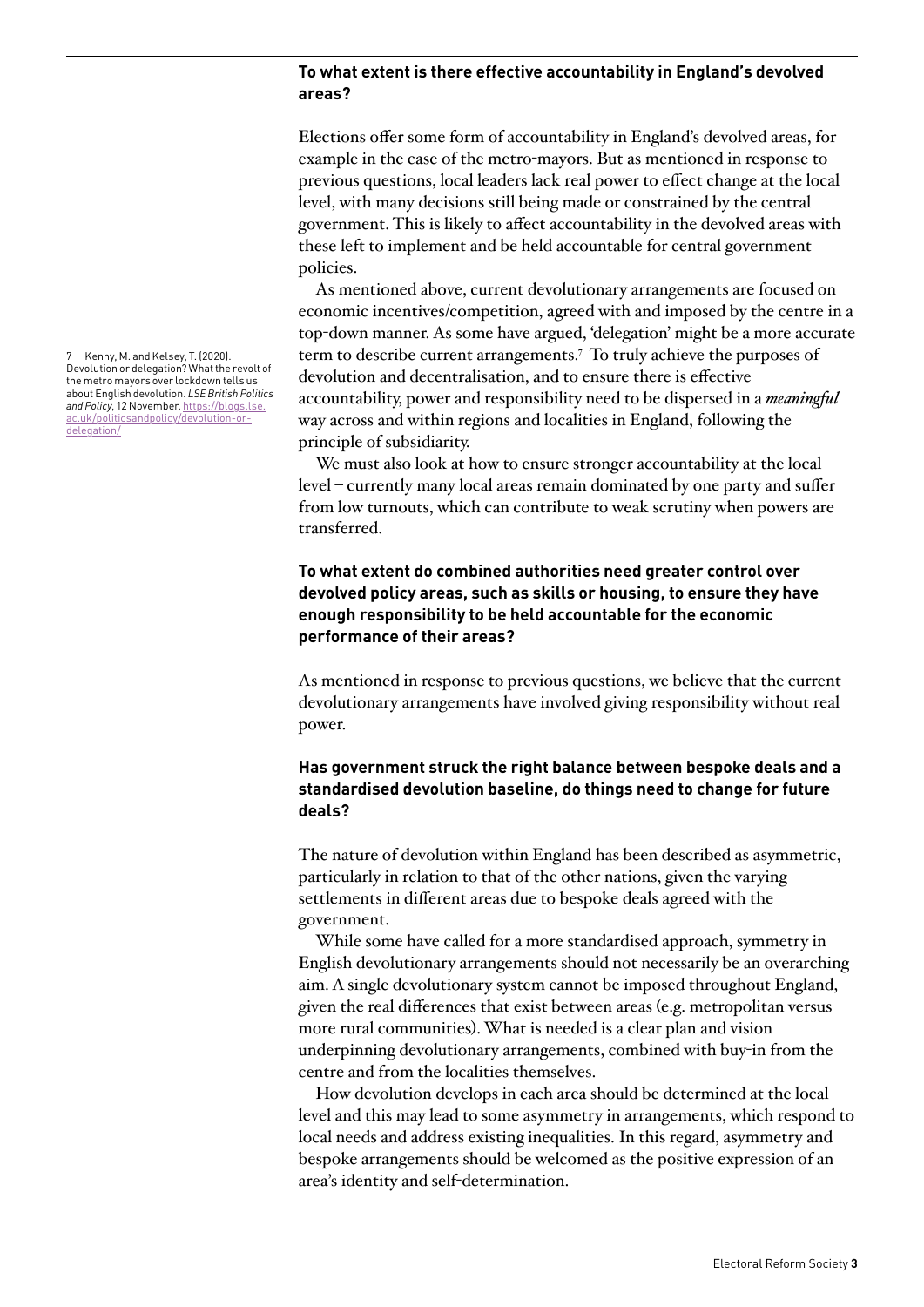#### **Is the focus on devolving powers related to growth and infrastructure, rather than, social services such as welfare and health still appropriate?**

The ERS does not have a position on this issue, which should be a matter for local authorities, leaders and communities. However, the covid-19 pandemic has shown how LAs might be best placed to respond to social services issues and, if so, will need appropriate and *real* powers to do so.

## **What reforms are necessary to increase the scope and scale of devolution in England?**

## **How can we ensure that devolution delivers better outcomes for all communities?**

## **How can devolution be secured for those parts of England that have so far been left out of this agenda?**

To increase its scope and scale, English devolution should proceed on the basis of a clear purpose, rather than as ad hoc, piecemeal and temporary fixes to real problems and grievances, and should be guided by a clear constitutional vision, which takes into account the UK as a whole and how England interacts with the nations. Leadership from the top will be vital to helping to develop and articulate this vision, which however must be based on listening to what local people actually want so as to deliver better outcomes for all communities, including those which have so far been left out of the devolution agenda.

For devolution to truly work and be implemented effectively, there needs to be a genuine commitment to let go of power at the centre – devolution should be seen as a positive end in itself by political parties, as something not just desirable but necessary to religitimise British politics by handing down power from the centre. There needs to be discussion amongst the parties to develop and articulate a shared and long-term vision, framework and principles for devolution, which can then be deliberated upon by citizens.

Linked to this is the importance of cooperation, not competition, among localities and regions in England. So far, devolution has focused on economic incentives, bidding processes and competition for devolution deals. True devolution for England, which takes local views and needs into account, cannot and should not proceed on this basis, but should view each area as a co-creator of policy and collaborator in shaping the future constitutional settlement of England and the UK more broadly.

Devolution within England has been disconnected from the more developed and considered settlements in the other nations, which were instituted based on local engagement and debate among the population. This has meant that devolution within England appears as opaque to and has limited buy-in from citizens.

Polling for the Electoral Reform Society in 2019 showed that just 16 percent of the public believe politics is working well in the UK – and only two percent feel they have a significant influence over decision-making.<sup>8</sup> The centralised nature of decision-making in the UK undoubtedly plays a role in this.

More transparency around devolution and citizens' direct involvement in shaping devolution arrangements are necessary to properly reform devolution in England. In each region and locality, people should be actively involved in determining the devolutionary settlement for their area through consultation and deliberative democratic processes, such as citizens' assemblies[.9](#page-3-0) These

8 [https://www.electoral-reform.org.uk/](https://www.electoral-reform.org.uk/latest-news-and-research/media-centre/press-releases/bmg-poll-just-one-in-six-people-believe-westminster-is-working-well/ ) [latest-news-and-research/media-centre/](https://www.electoral-reform.org.uk/latest-news-and-research/media-centre/press-releases/bmg-poll-just-one-in-six-people-believe-westminster-is-working-well/ ) [press-releases/bmg-poll-just-one-in-six](https://www.electoral-reform.org.uk/latest-news-and-research/media-centre/press-releases/bmg-poll-just-one-in-six-people-believe-westminster-is-working-well/ )[people-believe-westminster-is-working](https://www.electoral-reform.org.uk/latest-news-and-research/media-centre/press-releases/bmg-poll-just-one-in-six-people-believe-westminster-is-working-well/ )[well/](https://www.electoral-reform.org.uk/latest-news-and-research/media-centre/press-releases/bmg-poll-just-one-in-six-people-believe-westminster-is-working-well/ )

<span id="page-3-0"></span><sup>9</sup> Garland, J. and Palese, M. (2019). *Westminster Beyond Brexit: Ending the Politics of Division*. London: Electoral Reform Society. [https://www.electoral-reform.org.](https://www.electoral-reform.org.uk/latest-news-and-research/publications/westminster-beyond-brexit-ending-the-politics-of-division/) [uk/latest-news-and-research/](https://www.electoral-reform.org.uk/latest-news-and-research/publications/westminster-beyond-brexit-ending-the-politics-of-division/) [publications/westminster-beyond-brexit](https://www.electoral-reform.org.uk/latest-news-and-research/publications/westminster-beyond-brexit-ending-the-politics-of-division/)[ending-the-politics-of-division/](https://www.electoral-reform.org.uk/latest-news-and-research/publications/westminster-beyond-brexit-ending-the-politics-of-division/)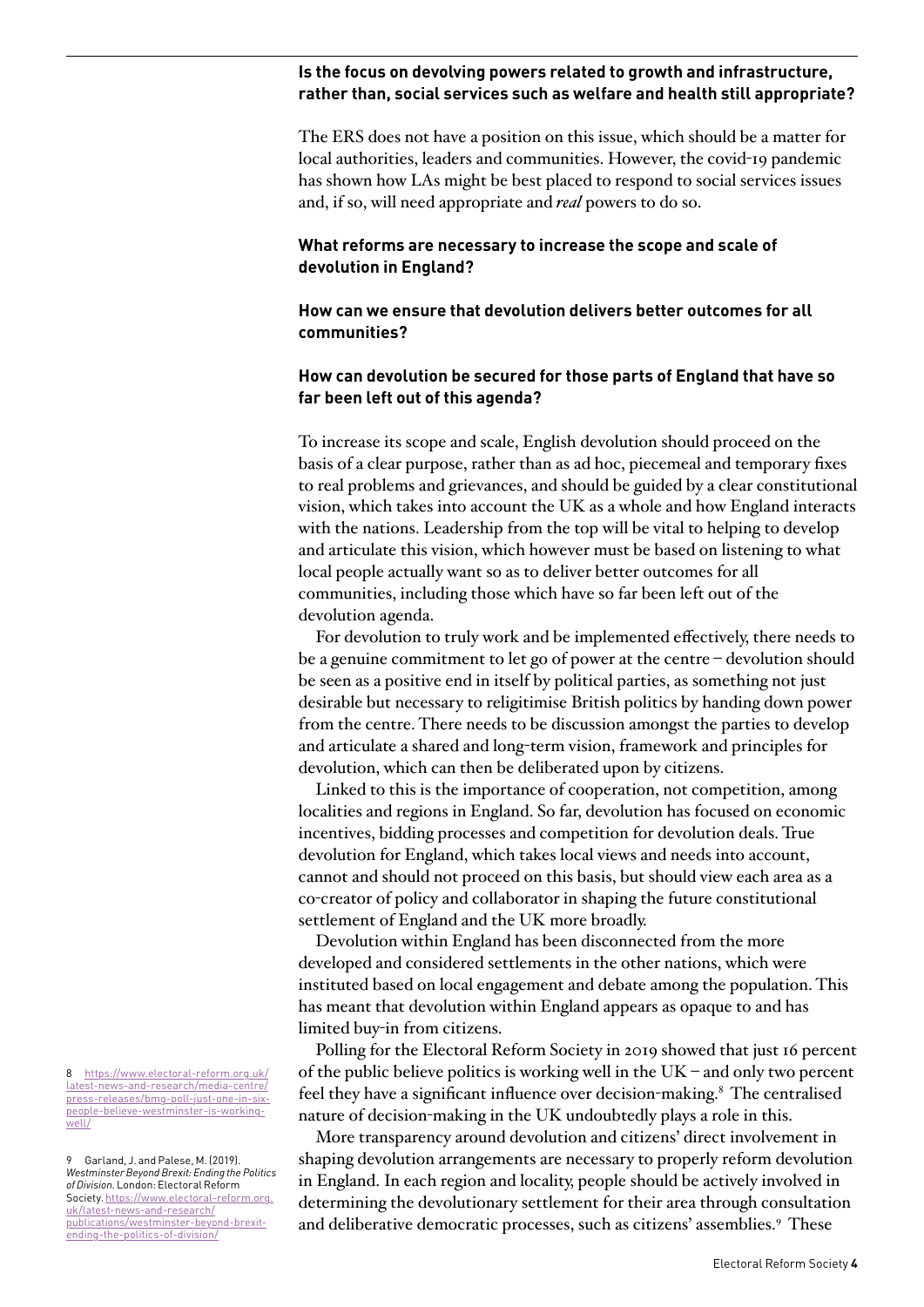<span id="page-4-0"></span>10 For more information, see Garland, J. and Palese, M. (2019). *Westminster Beyond Brexit: Ending the Politics of Division*. London: Electoral Reform Society. [https://www.](https://www.electoral-reform.org.uk/latest-news-and-research/publications/westminster-beyond-brexit-ending-the-politics-of-division/) [electoral-reform.org.uk/latest-news-and](https://www.electoral-reform.org.uk/latest-news-and-research/publications/westminster-beyond-brexit-ending-the-politics-of-division/)[research/publications/westminster](https://www.electoral-reform.org.uk/latest-news-and-research/publications/westminster-beyond-brexit-ending-the-politics-of-division/)[beyond-brexit-ending-the-politics-of](https://www.electoral-reform.org.uk/latest-news-and-research/publications/westminster-beyond-brexit-ending-the-politics-of-division/)[division/](https://www.electoral-reform.org.uk/latest-news-and-research/publications/westminster-beyond-brexit-ending-the-politics-of-division/)

<span id="page-4-1"></span>11 Flinders, M. et al (2016). *Democracy Matters: Lessons from the 2015 Citizens' Assemblies on English Devolution*. [https://](https://citizensassembly.co.uk/wp-content/uploads/2016/04/Democracy-Matters-2015-Citizens-Assemblies-Report.pdf) [citizensassembly.co.uk/wp-content/](https://citizensassembly.co.uk/wp-content/uploads/2016/04/Democracy-Matters-2015-Citizens-Assemblies-Report.pdf) [uploads/2016/04/Democracy-Matters-](https://citizensassembly.co.uk/wp-content/uploads/2016/04/Democracy-Matters-2015-Citizens-Assemblies-Report.pdf)[2015-Citizens-Assemblies-Report.pdf](https://citizensassembly.co.uk/wp-content/uploads/2016/04/Democracy-Matters-2015-Citizens-Assemblies-Report.pdf)

<span id="page-4-2"></span>12 [https://yougov.co.uk/topics/politics/](https://yougov.co.uk/topics/politics/articles-reports/2020/11/04/greater-manchester-most-support-tier-3-restriction) [articles-reports/2020/11/04/greater](https://yougov.co.uk/topics/politics/articles-reports/2020/11/04/greater-manchester-most-support-tier-3-restriction)[manchester-most-support-tier-3](https://yougov.co.uk/topics/politics/articles-reports/2020/11/04/greater-manchester-most-support-tier-3-restriction) [restriction](https://yougov.co.uk/topics/politics/articles-reports/2020/11/04/greater-manchester-most-support-tier-3-restriction)

can provide a space for citizens to carefully, thoughtfully and respectfully deliberate on their future. Power and voice cannot be achieved without bringing politics closer to people, meaning bottom-up citizen involvement is necessary to ensure the legitimacy of, and trust in, our institutional set-up and democracy more broadly.

An English Constitutional Convention may be one way of addressing devolution to England, allowing for debate to flourish around England's political system as a whole and how it relates to Westminster and the devolved nations, building upon the work of local citizens' assemblies and other deliberative democratic processes, which would allow for the self-determination of English localities.<sup>[10](#page-4-0)</sup>

We know that involving citizens in complex decision-making on issues that directly affect them, including devolution, works and is effective. In 2015, the ERS was involved in two Citizens' Assemblies on devolution, held in Southampton and Sheffield. The Assemblies concluded that 'Citizens want stronger devolution with more public involvement. They want to feel part of "the revolution in devolution" and not simply to have change imposed upon them.'[11](#page-4-1) Deliberative processes such as citizens' assemblies are not only beneficial on their own terms, but have spillover effects, with citizens becoming more involved and engaged politically long-term as a result.

More broadly, consideration must be given to the democratic arrangements at Westminster. Reforming the unelected House of Lords offers a chance to rebalance politics away from Westminster – and create a representative Senate of the Nations and Regions. We also must reconsider electoral systems that allow one party to win 100 percent of power – both at a local and Westminster level – in order to restore the link between voters and their political institutions.

## **Should the powers of the existing mayoral combined authorities be enhanced? What would this look like?**

Whether powers of the existing mayoral combined authorities should be enhanced and what this would look like, should form part of the devolutionary process set out in response to the previous question, including the involvement of citizens.

# **What has the response to COVID-19 from Whitehall taught us about devolution?**

The response to covid-19 from Whitehall, and in particular its limited engagement with local authorities, has exacerbated and exposed the fractures in the current devolutionary arrangements in England and Westminster's centralising hold over policy, while local leaders have come to political, media and public prominence in their attempts to respond to the pandemic, gaining clout in their ability to speak authoritatively about their areas. Indeed, a YouGov poll in November showed how 56 percent of residents of Greater Manchester approved mayor Andy Burnham's handling of the pandemic, with only a fifth disapproving[.12](#page-4-2) The opposite was true of the Prime Minister, with 61 percent of respondents disapproving with how he handled the pandemic and only around one in four (23%) approving.

But any attempt to deal with the pandemic locally and provide policy input was hindered by local leaders' lack of any real powers and resources to effect change at the local level. Decisions continued to be made to the centre and then imposed upon localities, without any real engagement at that level.